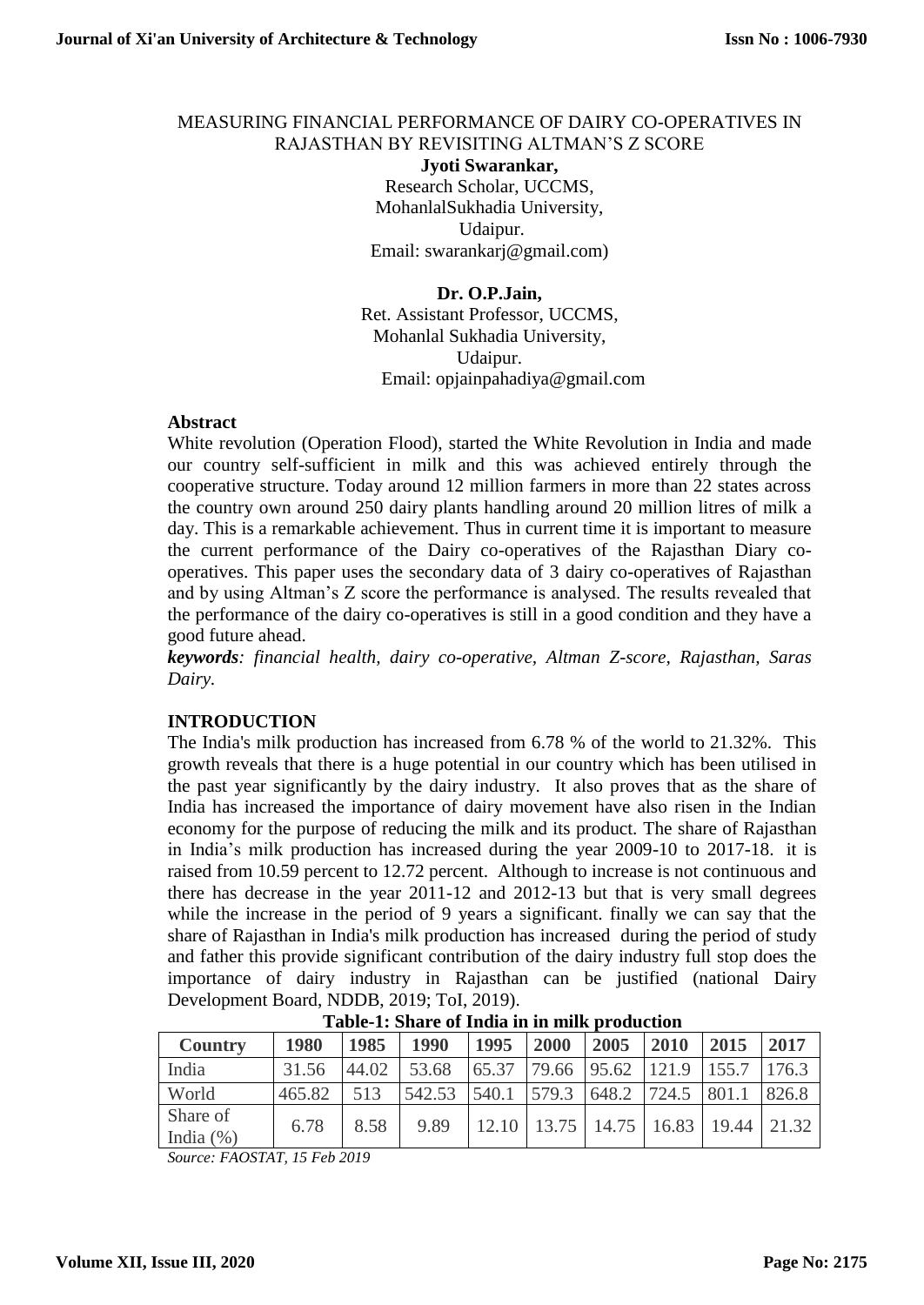As the India's share is increasing thus in current time it is important to measure the current performance of the Dairy co-operatives of the Rajasthan Diary co-operatives. This paper thus analyses the performance of the dairy co-operatives of Rajasthan.

### **REVIEWS OF LITERATURE**

Nema  $(2018)^i$  examines the application of Solvency Forecasting models to evaluate the performance of a co-operative dairy company compared to the market leader in fresh milk, another local dairy company of similar volume and the dairy industry.

Grushniene (2016)<sup>ii</sup> applied Altman's Z-score model for bankruptcy prediction on the three listed Lithuanian agricultural companies. Agribusiness is an important industry in Lithuania and recent trends of consolidation and long-term government subsidies make evaluation of financial health of such companies important not only for the owners, but for the other stakeholders as well. The study has found that the model correctly places companies into "safe" and "grey" zones, which gives initial information for the stakeholders. Further exploratory study into the financial and nonfinancial factors constituting Z-score could provide additional information for forecasting firm's performance".

C sanesh (2016),described in his research paper titled " The analytical study of Altman Z score on NIFTY 50 companies", "Stock market investments are subject to market risks and there is a possibility for loosing of all the money invested. Investment decisions are so crucial for a successful investor. Investors are using different techniques for stock selection and for investment. The Altman Z-score is a widely used measure that applies an algorithm that has been found to have useful predictive value on the likelihood of a business going bankrupt. In this paper trying to assess the Altman Z-score of NIFTY 50 companies excluding banks and financial companies. The score tries to predict probability of default by the companies due to the financial distress based on the current financial statistics of the company".

Chadha (2016)<sup>iii</sup> provided insight into the financial distress level in Kuwait. The level of distress shows that major changes are necessary within firms and operations are not running smooth. Bankruptcy laws are required for firms operating in distress. This exploration is a stepping-stone for potential investors by showing the most profitable sectors for investment and for future researchers to predict accurate bankruptcy rates in the State of Kuwait".

Sarbapriya  $(2016)^{iv}$ , assessed the financial soundness and stability of the said industry in terms of Altman Z score model for the period, 1991-92 to 2009-10. The analysis of the result reveals that diary industry is either in grey zone or nearly safe zone during our study period. We hope that our research will help strategists align their business strategies as per market dynamics, and make sound investment decisions".

Kumar et.al.,  $(2015)^v$ , made attempts to know the financial performance and also to predict the risk of bankruptcy for selected paramedical companies to achieve these objectives a few financial ratios are calculated viz, Liquidity Ratios, working capital ratios, solvency ratios and Altman z score analysis was made to diagnose the problem of bankruptcy".

Mascarenhas (1988)<sup>vi</sup> analysed Altman's Z-score three listed Lithuanian agricultural companies. Agribusiness is an important industry in Lithuania and recent trends of consolidation and long-term government subsidies make evaluation of financial health of such companies important not only for the owners, but for the other stakeholders as well. The study has found that the model correctly places companies into "safe" and "grey" zones, which gives initial information for the stakeholders. Further exploratory study into the financial and non-financial factors constituting Z-score could provide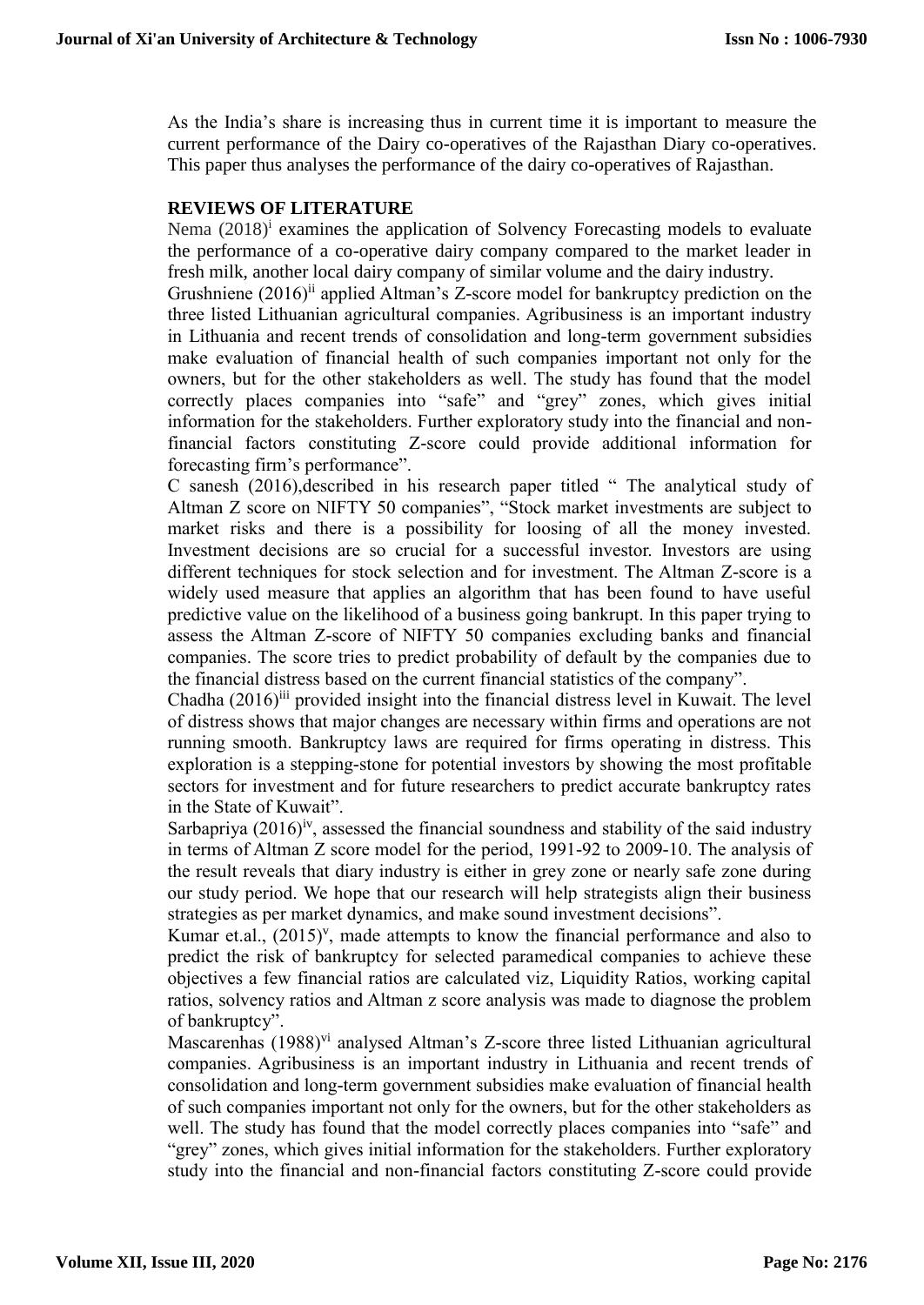additional information for forecasting firm's performance.

Yogba et. al., (2015)<sup>vii</sup> recommended that manufacturing companies in Nigeria should use the Altman discriminate analysis model to help them detect signs of bankruptcy several years before it occurs, as this lag allows time to take corrective measures.

Ilahi et.al., (2015)<sup>viii</sup>, explored that commercial banks have financial difficulties. Data was gathered from commercial banks which were listed on Karachi Stock Exchange for the period 2009 to 2013. The results illustrate that all commercial banks in this model are in monetary troubles but in fact, those commercial banks are operating successfully. So, the Z score model is unable to predict bankruptcy (pecuniary Performance) of financial institutions (Commercial Banks).

Chotalia  $(2014)^{ix}$  evaluated Financial Health of sampled private sector banks with Altman Z score modelThe current research paper deal in measuring financial health of private sector banks with the help of Altman Z-score Model and concluded that the private sector banks which are under study falls in 'Grey Zone' as per Z-score criteria and there is possibility of financial distress in some private sector banks.

Chouhan et.al., $(2014)^x$  Predicting Financial stability of select BSE companies revisiting Altman Z score The primary goal of this paper is to analyze and re-examine the Altman Z score. In order to facilitate the current research, various ratios were taken from Altman's Z score. To fulfill our objective Z score ratios were used to divide sample firms into healthy and unstable among BSE-30 companies. First the Z score is calculated for 10 companies selected for this purpose for a period of 5 years each. And then it is divided as per z scores, later the significant in the changes in the ratio is calculated with the help of One sample Komogrov-Smirnow test, which resulted that the change in the z scores is not significant in case of all the companies.

Bushra and Mishra  $(2015)^{xi}$  revealed that Z scores for all the select automobile companies were more than 2.9 during the study period except Tata Motors which according to the study had Z score between 1.8 and 2.9 during the year 2010 and 2011. Hence, at present they all are financially sound, away from bankruptcy zone and are safe to invest".

#### **RESEARCH METHODOLOGY**

**Research Type:** The present study followed descriptive research approach by using quantitative approach of problem solving.

**Population:** The universe of present study consists of all dairies operating in geographical area of Rajasthan.

**Sample unit:** 3 Dairy plants i.e., Kota, Jodhpur and Pali Saras Co-operative Dairy were selected for the study.

**Sample size:** the period of 5 years from 2014-15 to 2018-19.

**Sampling Technique:** In present research, 3 dairy of Rajasthan named Kota, Jodhpur and Pali Saras co-operative limited by using convenient sampling method and their financial performance with Altman z scores to measure the growth of dairy industry in Rajasthan.

**Data Source:** Secondary data was collected from company and further by using Journals and Articles, Online and international research papers were accessed.

**Data Analysis Technique:** Analysis work after tabulation is generally based on the computation by using Altman Z score model.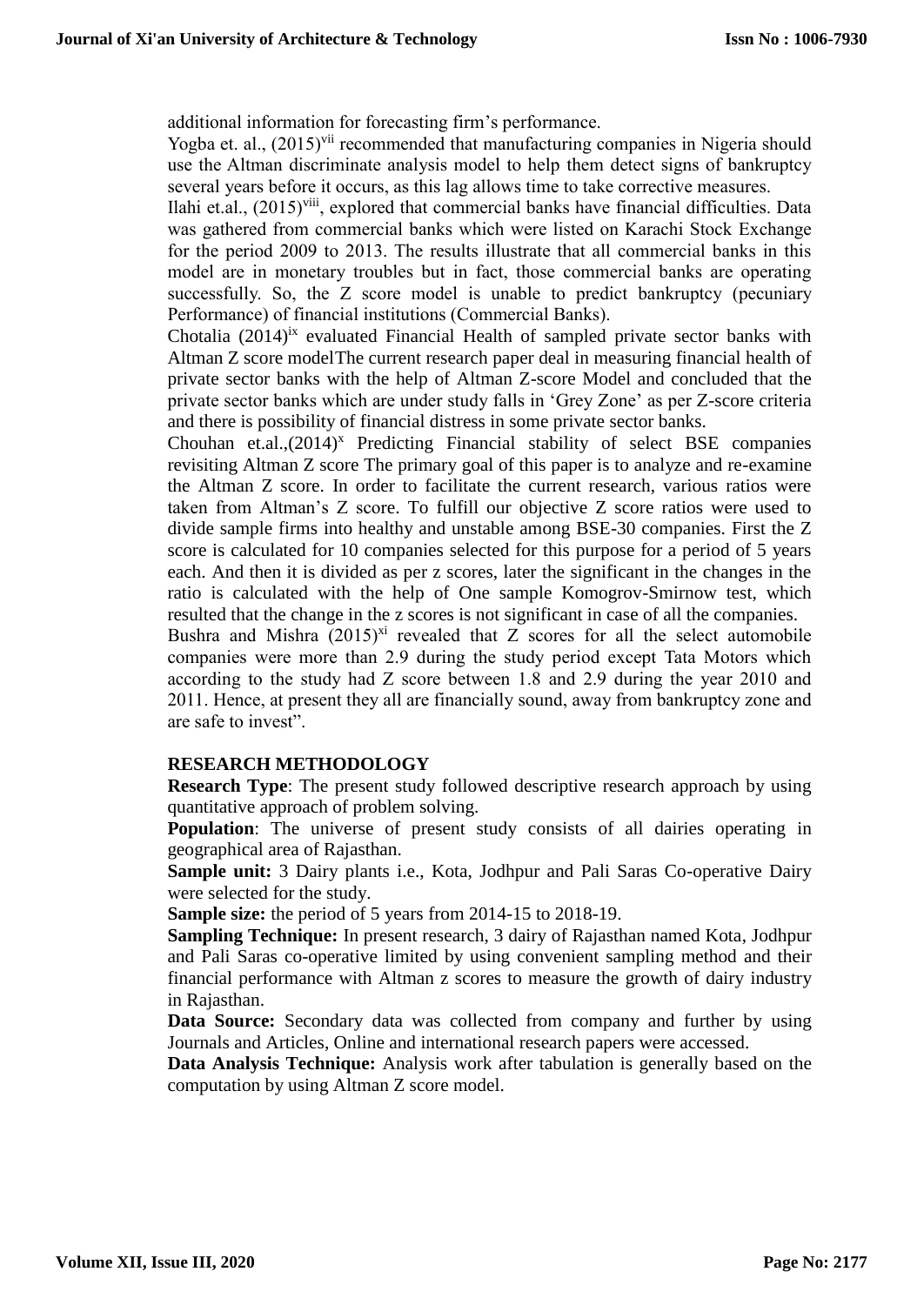#### **DATA ANALYSIS**

To analyses the data, the data is gathered from the annual report of the company and the same is managed to get the components of the Altman's ratio. The variables of Altman and Z-score are shown in the table-4 as under:

|           |          |              |                | MV OF   |            |
|-----------|----------|--------------|----------------|---------|------------|
|           |          |              |                | QUITY/  |            |
|           | WC/TA    | <b>RE/TA</b> | <b>EBIT/TA</b> | Debt+CL | Sales / TA |
| 2018-2019 | 0.23307  | 0.05332      | 0.02362        | 0.15657 | 1.73868    |
| 2017-2018 | 0.21582  | 0.05327      | 0.00739        | 0.10029 | 1.86734    |
| 2016-2017 | 0.29201  | 0.10549      | 0.02241        | 0.17069 | 2.5978     |
| 2015-2016 | 0.17424  | 0.02003      | 0.00786        | 0.04689 | 2.14145    |
| 2014-2015 | $-0.499$ | 0.02218      | 0.00727        | 0.04675 | 1.99485    |

# **Table-2: Altman's Ratios of Kota Dairy**

It is clear from the above table and figure that the working capital total assets ratio is improving from negative to positive and increase during last two years, retained earnings to total assets ratio first decrease but later it is increasing, EBIT to total assets ratio is also improving in last two years and sales total assets ratio is also increasing from last 1 years. The overall growth of the Kota dairy is improving during the last 2 years period of the study.

For Kota dairy the ratio is calculated and presented with the Zones as per the Altman's model as under:

| Year      | Z score  |
|-----------|----------|
| 2018-2019 | 2.26317  |
| 2017-2018 | 2.28358  |
| 2016-2017 | 3.26968  |
| 2015-2016 | 2.43049  |
| 2014-2015 | 1.47722. |

**Table-3: Altman's Z Score for Kota Dairy**

It is clear from the above table that the performance of the Kota dairy is not good as the Score of the dairy is in GREY zone for 3 out of 5 years. Although its performance was in green zone in the year 2016-17 but it was unable to keep the same level of their financial performances. The Altman's Z score is decreasing for the company during the last three years and it need to improve it.

To examine the financial health variables of the Jodhpur dairy are presented in the table-4. As under:

**Table-4: Altman's Ratios of Jodhpur Dairy**

|           |           |              |                | <b>MV OF</b> |            |
|-----------|-----------|--------------|----------------|--------------|------------|
|           |           |              |                | QUITY/       |            |
|           | WC/TA     | <b>RE/TA</b> | <b>EBIT/TA</b> | Debt+CL      | Sales / TA |
| 2018-2019 | $-0.1269$ | 1.20113      | 1.44905        | 0.15785      | 13.5017    |
| 2017-2018 | 0.02372   | 0.36181      | 0.45456        | 0.12552      | 4.22722    |
| 2016-2017 | 0.06555   | 0.35746      | 0.49733        | 0.13836      | 4.90653    |
| 2015-2016 | 0.16198   | 0.29293      | 0.44768        | 0.07746      | 4.18036    |
| 2014-2015 | 0.26864   | 0.219        | 0.00467        | 0.05502      | 3.59804    |

It is clear from the above table and figure that the working capital totals assets ratio is decreasing and in negative figures during last year. It has shown increasing trends in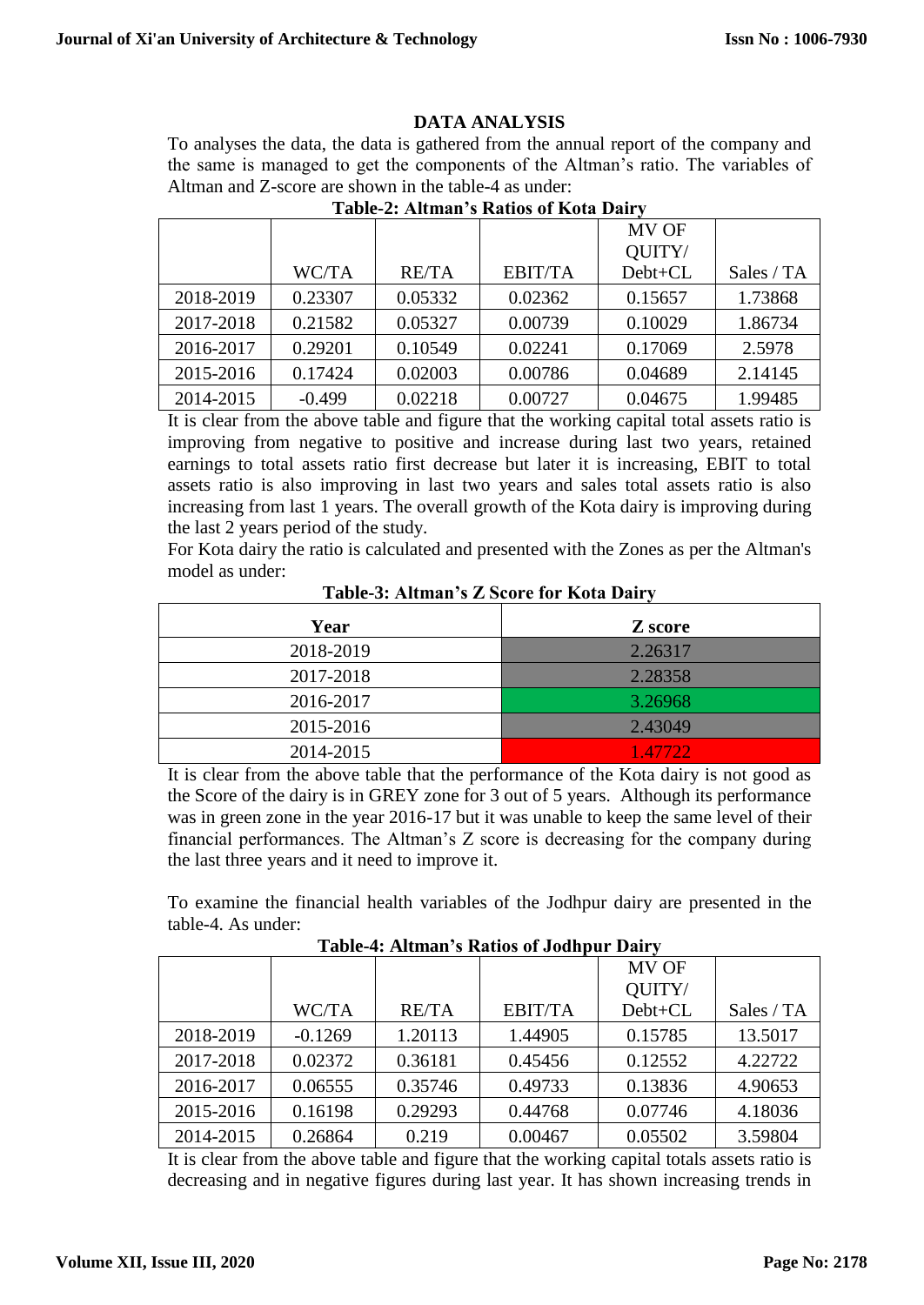retained earnings to total assets ratio first decrease but later it is increasing, EBIT to total assets ratio is also improving but decreased in last year. The market value of the equity has also increased during the last year and sales total assets ratio is increasing during the period of the study. The overall growth of the Jodhpur dairy is improving during the last 2 years period of the study.

For Jodhpur dairy the ratio is calculated and presented with the Zones as per the Altman's model as under:

| Year      | Z score |
|-----------|---------|
| 2018-2019 | 19.8941 |
| 2017-2018 | 6.33335 |
| 2016-2017 | 7.20492 |
| 2015-2016 | 6.30449 |
| 2014-2015 | 4.27185 |

**Table-5: Altman's Z Score for Jodhpur Dairy**

It is clear from the above table that the performance of the Jodhpur dairy is very good and the Score of the dairy is in GREEN zone for all 5 year's period. The score is also increasing and thus The Altman's Z score is showing a bright future for the performance of the company and its stability

To examine the financial health variables of the Pali dairy are presented in the table-4. As under:

|           |           |              |                | <b>MV OF</b> |            |
|-----------|-----------|--------------|----------------|--------------|------------|
|           |           |              |                | QUITY/       |            |
|           | WC/TA     | <b>RE/TA</b> | <b>EBIT/TA</b> | Debt+CL      | Sales / TA |
| 2018-2019 | $-0.1279$ | 0.28775      | 0.00611        | 0.08103      | 2.373      |
| 2017-2018 | $-0.3542$ | 0.19571      | 0.00061        | 0.05158      | 2.8938     |
| 2016-2017 | $-0.0739$ | 0.31334      | $-0.0812$      | 0.08936      | 3.26114    |
| 2015-2016 | 0.22879   | 0.3115       | 0.0013         | 0.09768      | 6.19591    |
| 2014-2015 | $-0.1307$ | 0.37143      | 0.06537        | 0.18906      | 7.93811    |

**Table-6: Altman's Ratios of Pali Dairy**

It is clear from the above table and figure that the working capital total assets ratio is increasing but in negative figures and not stable, retained earnings to total assets ratio is also increasing and with the same in its EBIT to total assets ratio. The market value of its equity is also improving during the last year. The sales total assets ratio is also decreased in the last year. The overall growth of the Pali dairy is improving during the last 2 years period of the study and its ratios are also in negative figures, thus they need to take immediate action for improving their financial performances.

For Pali dairy the ratio is calculated and presented with the Zones as per the Altman's model as under:

| Year      | Z score |
|-----------|---------|
| 2018-2019 | 2.68879 |
| 2017-2018 | 2.77282 |
| 2016-2017 | 3.39362 |

**Table-7: Altman's Z Score for Pali Dairy**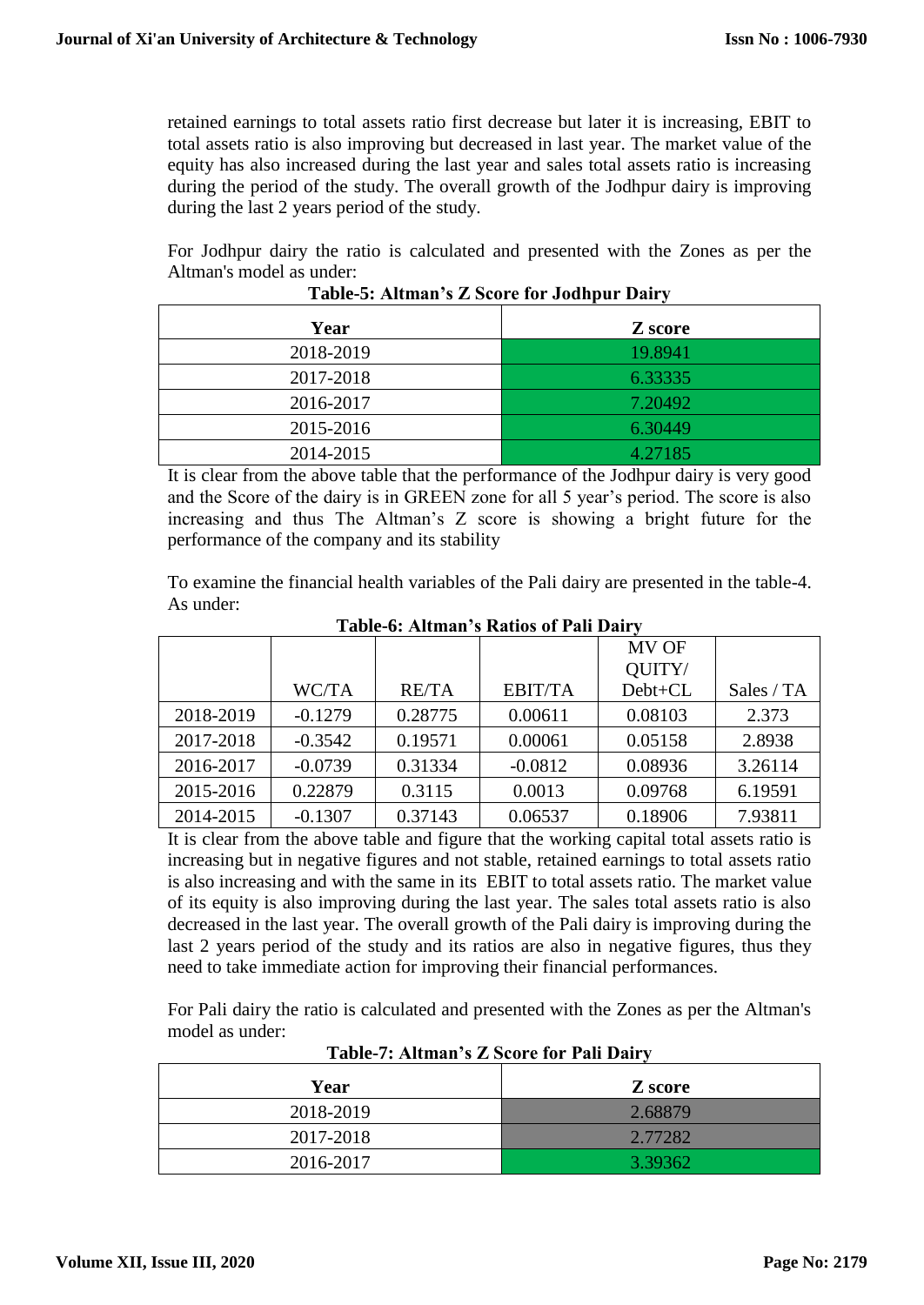| 2015-2016 | 6 96327 |
|-----------|---------|
| 2014-2015 |         |

It is clear from the above table that the performance of the Pali dairy is not good as the Score of the dairy is in GREY zone for 3 out of 5 year's period. Although its performance was in Green zone for 2014-15, 2015-16 and 2016-17 but it was unable to keep the same level of their financial performances and it is in the GREY zone thereafter. The Altman's Z score is decreasing for the company during the last year and it need to improve it.

#### **Conclusion**

Altman's score revealed the financial health of the selected company and it revealed that the entire three dairy co-operative selected for the study company was in the GREEN zone for the 2018-2019 with stability as per financial health. This means that the current level of the dairy has improved in the last year of the study although the Pali dairy has gone down from the healthy Zone to the Grey zone. Further the change in the Altman's score is not due the sample but it has shown stable change. Thus, the Dairy co-operatives of Pali and Kota need to improve their financial health for its bright future.

## **REFERENCES**

-

<sup>i</sup> Nema, S. (2018). Financial analysis of the Fresh Milk Industries in Greece: The case of the Cooperative Company THESS GALA PIES.

- ii Grushniene, V. K. (2016). Altman Z score model for Bankruptcy forecasting of the listed Lithuanian Agricultural Companies . 5th International congerence on Accounting Auditing and Taxation (ICAAT2016) (pp. 0222-0234). At.Lantis press .
- iii Chadha, P. (2016, May 03). Exploring the financial performance of the listed companies in kuwait stock exchange using Altman's Z score model. *International journal of Economics and Management Sciences*.
- iv Sarbapriya, D. (2016). Measuring Financial soundness of dairy industry in india: A critical study. Journal of Poverty,Investment and development , 29, 22-29.
- <sup>v</sup> Kumar, T. M., M, R., & Anand Shankar. (2015). Financial performance and Bankruptcy Analysis for select paramedical Companies and emperical Analysis . International Journal of Commerce ,Business and Management (IJCBM), 4(ISSN:2319-2828), 1009-1017.
- vi Mascarenhas, R.C.. (1988). A strategy for Rural Development -Dairy Development in India . *Sage Publications*.
- vii Yogba, A. H., Okeji, I. F., & Bello Ayuba. (2015). Analyzing Financial Health of Manufacturing Companies in Nigeria using Multipal Discriminent Analysis . *International Journal of Managerial studies and research (IJMSR) , 3*(7), 72-81.
- viii Ilahi, I., Jamil , R. A., Kazmi, S., Ilahi, N., & Lodhi, M. S. (2015, March). Financial performance analysis of Pakistan Banking Sector using the Altman Z score model of corporate Bankruptcy . *Applied research journal, 1*(1), 34-40.
- ix Chotalia, P. (2014). Evaluation of Financial Health of sampled private sector banks with Altman Z score model. *International journal of Research in Management,Science & Technology, 2*(3), 42-46.